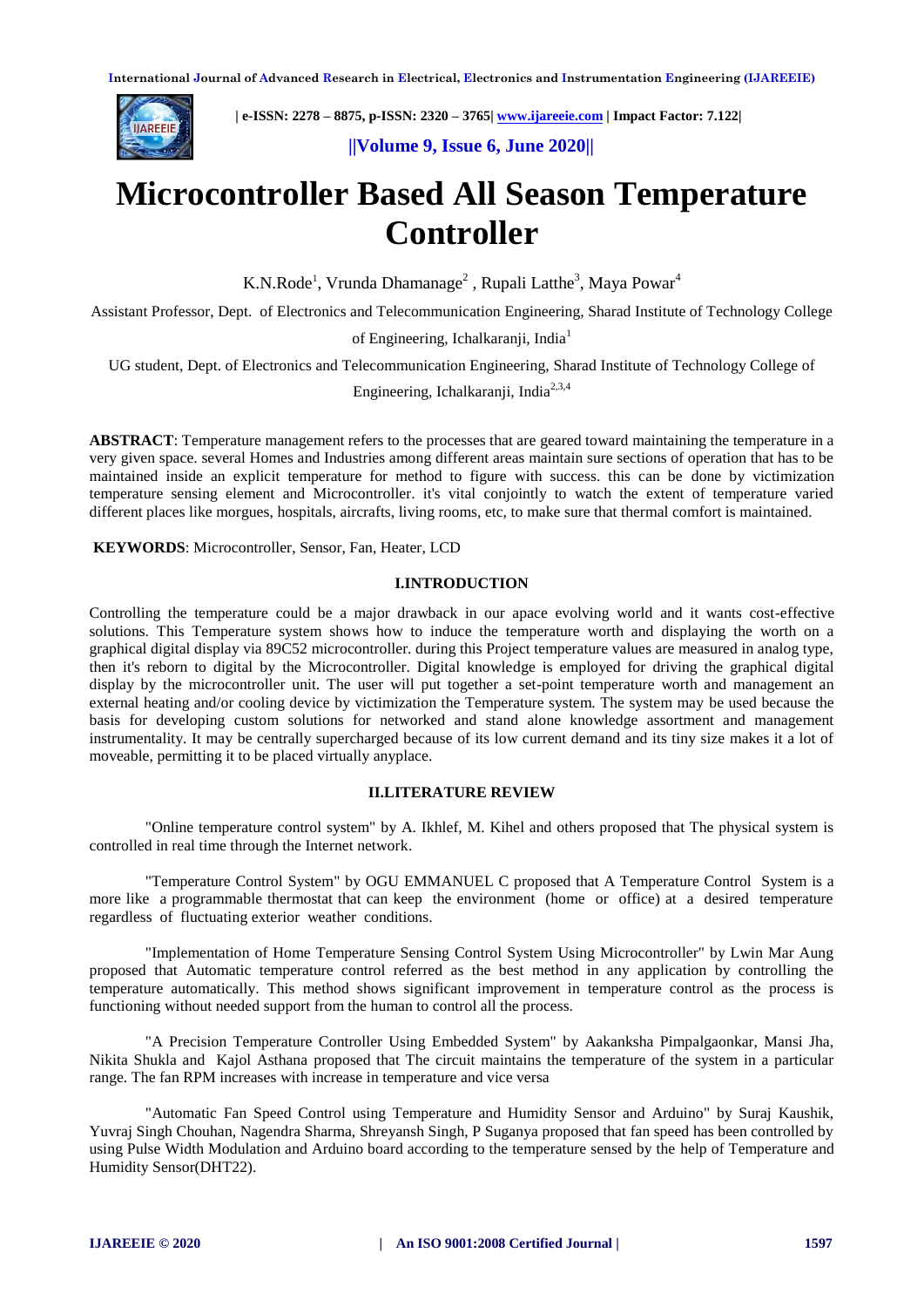**International Journal of Advanced Research in Electrical, Electronics and Instrumentation Engineering (IJAREEIE)** 



 **| e-ISSN: 2278 – 8875, p-ISSN: 2320 – 3765[| www.ijareeie.com](http://www.ijareeie.com/) | Impact Factor: 7.122|** 

# **||Volume 9, Issue 6, June 2020||**



## **III. BLOCK DIAGRAM**

Fig1:Block diagram of temperature control system.

As shown in fig1. the sensor sense the system/Room temperature and the ADC convert it into digital signal for microcontroller use. Microcontroller compare the incoming signal with set point temperature (upper and lower limits saved in EEPROM ) and according to the input it gives signal to Fan/Heater relay. If input is below set point, the relay of fan is in off state hence fan will be in off state and the relay of heater is in on state and heater will be in on state and hence temperature will increase and vice-versa .

#### **IV.METHODOLOGY OF SOFTWARE**

## Step1:- Temperature sense and conversion

The sensor (LM 35) sense the current room/surface temperature, and provide its result to ADC. It converts analog input to the digital which is given input to the microcontroller. The sensed and set values of the temperature are displayed on the 16x2-line LCD.

#### Step2 :- Processing the input signal

The Microcontroller stores the set point temperature in memory. Set point is set or input by an external operator. The Controller compares the readings received from the sensor with this reference point in order to determine which effector is appropriate. Microcontroller gives instructions to relay driver to drive Fan/heater.

## Step 3:- Controlling temperature

Microcontroller gives commands to relay driver circuit to increase the speed of Fan/Heater. proportional to the increase in temperature it increase the speed of fan and decrease heater and vice versa. and the room temperature is maintained.

## 4. System overview

The temperature sensor senses the room/ system temperature with the help of Sensor it then convert to digital signal using ADC. The set value and sensed temperature are displayed on 16x2 line LCD. These set values and sensed temperature are then compared by microcontroller. It Checks the temperature ranges are within the limits and then drives the relay circuits. Relays operate the Fan or Heater according to the Increase or Decrease in temperature needed.